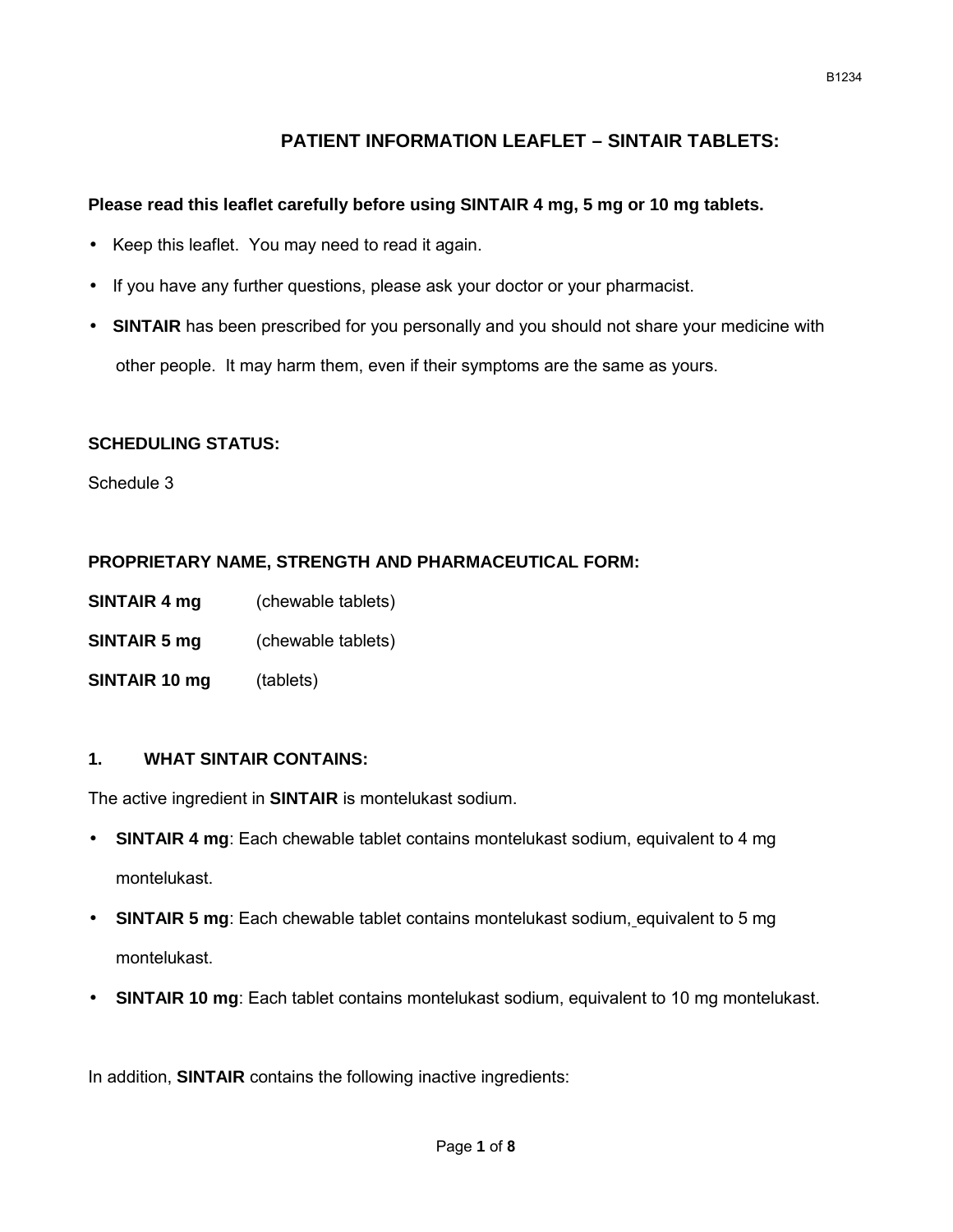- **SINTAIR 4 mg** and **SINTAIR 5 mg:** Aspartame (sweetener), cherry flavour, croscarmellose sodium, ferric oxide red (colourant), magnesium stearate, mannitol and microcrystalline cellulose.
- **SINTAIR 10 mg:** Aspartame (sweetener), cherry flavour, croscarmellose sodium, ferric oxide red (colourant), ferric oxide yellow (colourant), magnesium stearate, mannitol and microcrystalline cellulose.

**SINTAIR** tablets are sugar free.

**SINTAIR** tablets contain aspartame (see **Take special care with SINTAIR)**.

# **2. WHAT SINTAIR IS USED FOR:**

**SINTAIR** is medicine used to prevent and treat asthma.

**SINTAIR** is used to improve chronic asthma symptoms and to help prevent atopic asthma attacks (asthma induced by substances that cause allergies).

- **SINTAIR 4 mg** chewable tablets are used in children from 2 to 5 years of age.
- **SINTAIR 5 mg** chewable tablets are used in children from 6 to 14 years of age.
- **SINTAIR 10 mg** tablets are used in adults and children from 15 years of age.

# **3. BEFORE YOU USE SINTAIR:**

#### **Do not take SINTAIR if:**

- You are allergic (hypersensitive) to montelukast or any of the other ingredients of **SINTAIR**.
- You are pregnant or breastfeeding your baby.

# **If you are the parent or caregiver of a child, do not give:**

- **SINTAIR 4 mg** to children younger than 2 years, as its safety has not been established in this age group.
- **SINTAIR 5 mg** to children younger than 6 years, as its safety has not been established in this age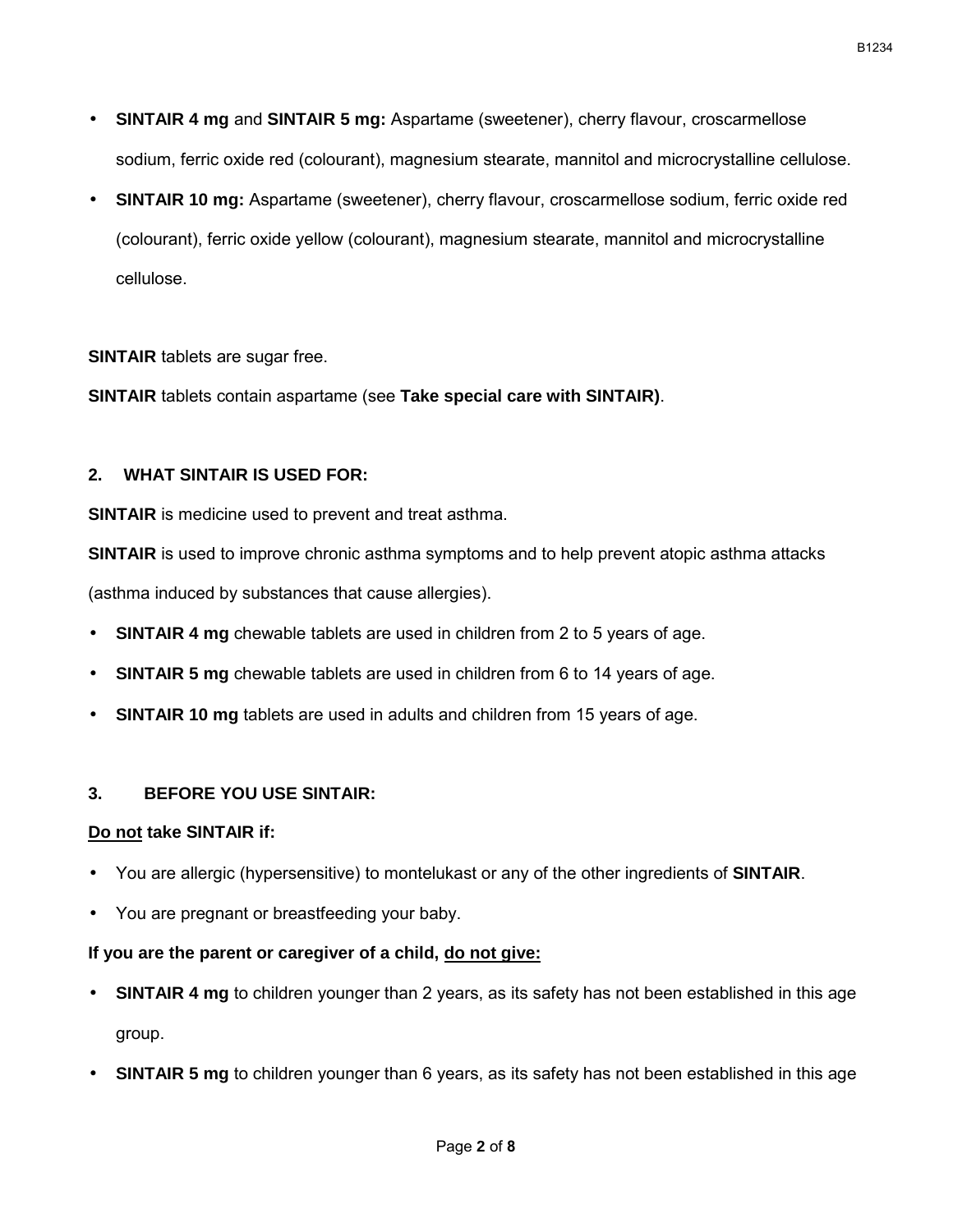B1234

group.

 **SINTAIR 10 mg** to children younger than 15 years, as its safety has not been established in this age group.

#### **Take special care with SINTAIR:**

- **SINTAIR** will not reverse the sudden narrowing and tightness of your airways during an acute asthma attack, including status asthmaticus, a medical emergency that requires immediate medical attention.
- **SINTAIR** is not for the treatment of an acute attack of asthma. You or your child should have appropriate inhalation medication available to treat worsening of asthma. If an acute attack occurs, you or your child should follow the instructions your doctor has given you for that situation. Therapy with **SINTAIR** need not be stopped during an acute attack.
- It is important that you or your child take **SINTAIR** daily as prescribed, even when you have no symptoms or your symptoms are well controlled, as well as during periods of worsening asthma.
- You should contact your doctor immediately if you or your child's asthma is not well controlled.
- You should seek medical attention if you or your child requires inhalation therapy more often than usual in a 24-hour period.
- You or your child should not use **SINTAIR** alone for the management and treatment of a tight chest caused by exercise.
- If your or your child's asthma worsens during exercise, you should continue with your usual inhaled medication to prevent such occurrences. Your doctor will prescribe to you, additional inhaled medication for immediate rescue therapy when an asthma attack occurs during or after exercise.
- If you or your child is also using inhaled or oral corticosteroids, you should never stop using that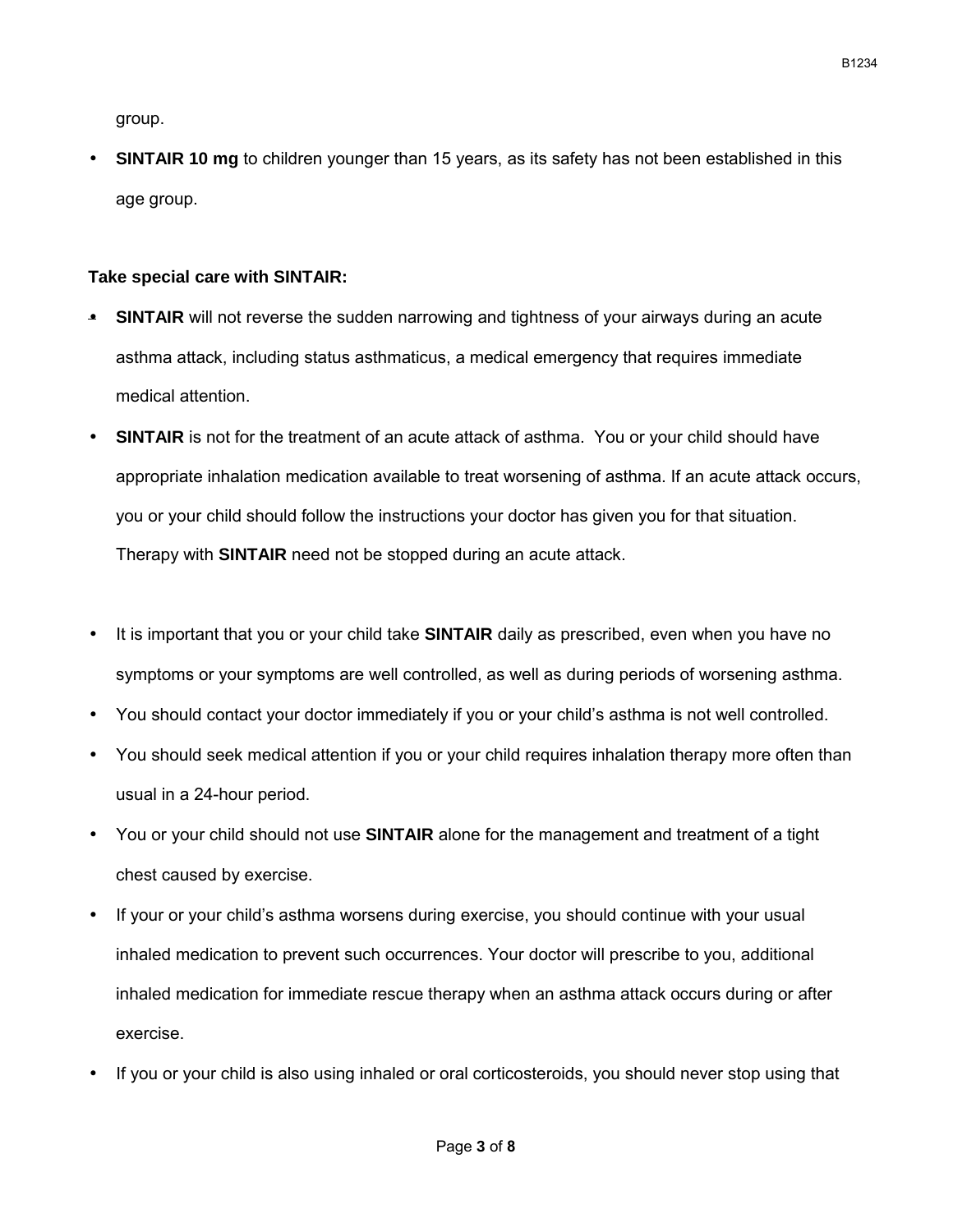suddenly and replace it with **SINTAIR** therapy. Your doctor will advise how to gradually stop using the corticosteroids and when to introduce **SINTAIR** therapy.

- You or your child should not decrease the dose or stop using **SINTAIR** unless instructed by your doctor.
- If you are aware that you or your child is sensitive to aspirin and other non-steroidal anti-inflammatory medicines (NSAIDs such as ibuprofen) you should continue to avoid these medicines.
- You should seek medical attention if you or your child develop a skin rash or skin lesions, experience worsening of your asthma symptoms or have a feeling of numbness, weakness or tingling in your hands and feet.
- You should inform your doctor if you or your child start feeling agitated, aggressive, anxious, have abnormal dreams, start seeing and hearing things, feel depressed, cannot sleep, are irritable and restless, start thinking about harming yourself, including suicidal ideas and experience tremors, after starting **SINTAIR** treatment.

#### **Pregnancy and breastfeeding:**

DO NOT use **SINTAIR** if you are pregnant, planning to become pregnant or breastfeeding your baby. Consult your doctor immediately if you suspect that you are pregnant.

#### **Driving and using machinery:**

**SINTAIR** may cause dizziness and drowsiness which may affect your ability to drive and use machinery. You are therefore advised not drive or use machinery while using **SINTAIR**.

#### **Important information about some of the ingredients of SINTAIR:**

**SINTAIR** contains aspartame as a sweetener. Aspartame is a source of phenylalanine (an essential amino acid of the body). Caution should be used if you or your child has a disorder called

B1234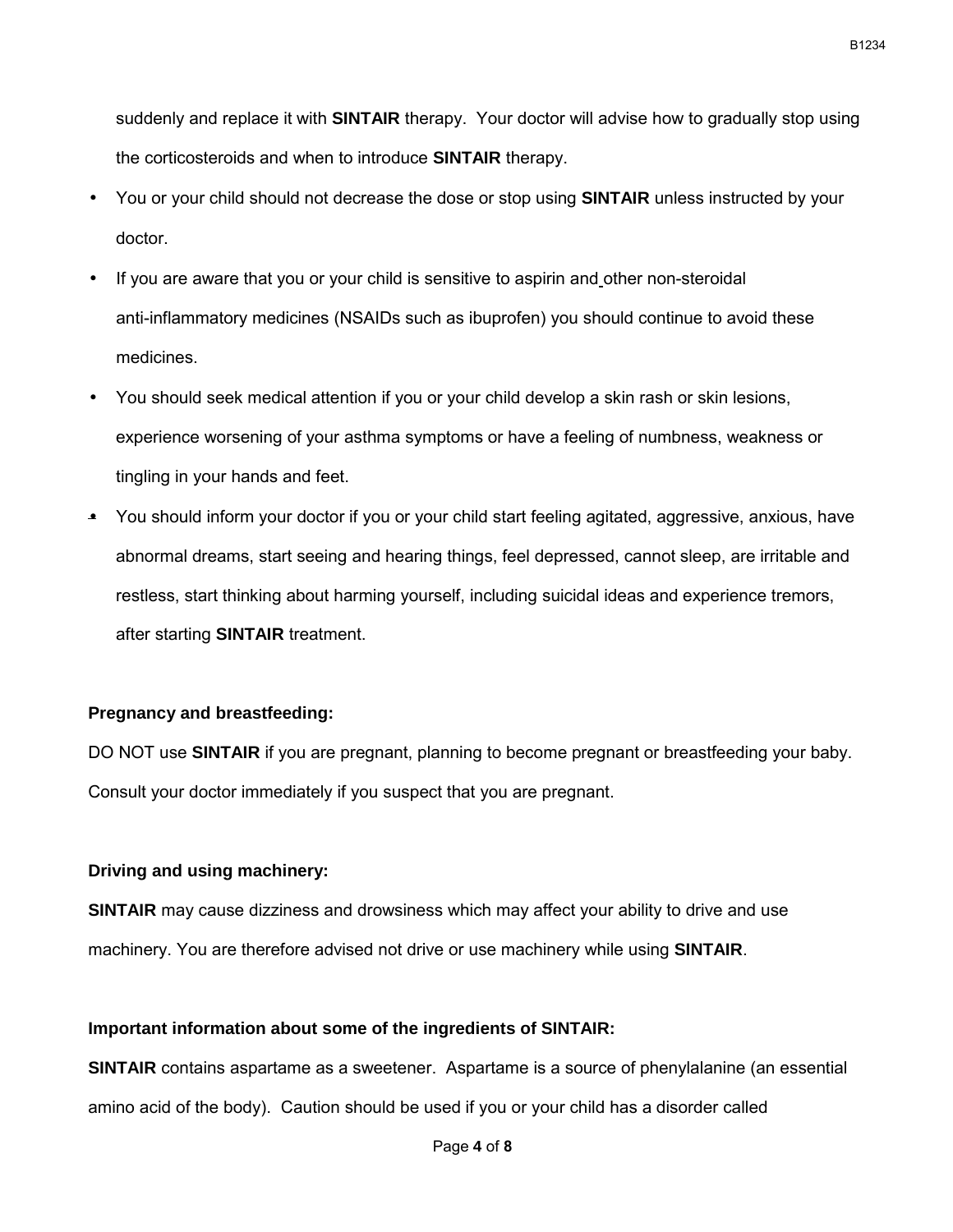phenylketonuria, which is a genetic disorder that is characterised by the inability of the body to utilise phenylalanine.

#### **Taking SINTAIR with food or drink:**

**SINTAIR** can be taken with or without food.

#### **Using other medicines with SINTAIR:**

If you or your child are taking other medicines on a regular basis, including complementary or traditional medicines, the use of **SINTAIR** with these medicines, may cause undesirable interactions. Please consult your doctor, pharmacist or other healthcare professional for advice.

- **SINTAIR** may routinely be used together with other medicines used in the prevention and treatment of chronic asthma.
- **SINTAIR** does not significantly change the activity of medicines such as theophylline (used to treat asthma, a tight chest, infection of the lungs and lung ducts and emphysema), warfarin (used as a blood-thinning agent), digoxin (used to treat heart conditions), fexofenadine (used to treat allergies), oral contraceptives and corticosteroids such as prednisone or prednisolone (used to treat general inflammatory reactions in the body).
- Your doctor will monitor your treatment if you should use **SINTAIR**, concurrent with phenobarbital (a sedative working on the central nervous system), phenytoin (an anti-convulsing medicine) or rifampicin (used for the treatment of tuberculosis).

#### **4. HOW TO USE SINTAIR:**

The recommended dosage of **SINTAIR** is once a day in the evening with or without food as prescribed by your doctor.

*For the treatment of asthma, the dose for:*

children from 2 to 5 years old, is one **SINTAIR 4 mg** chewable tablet daily.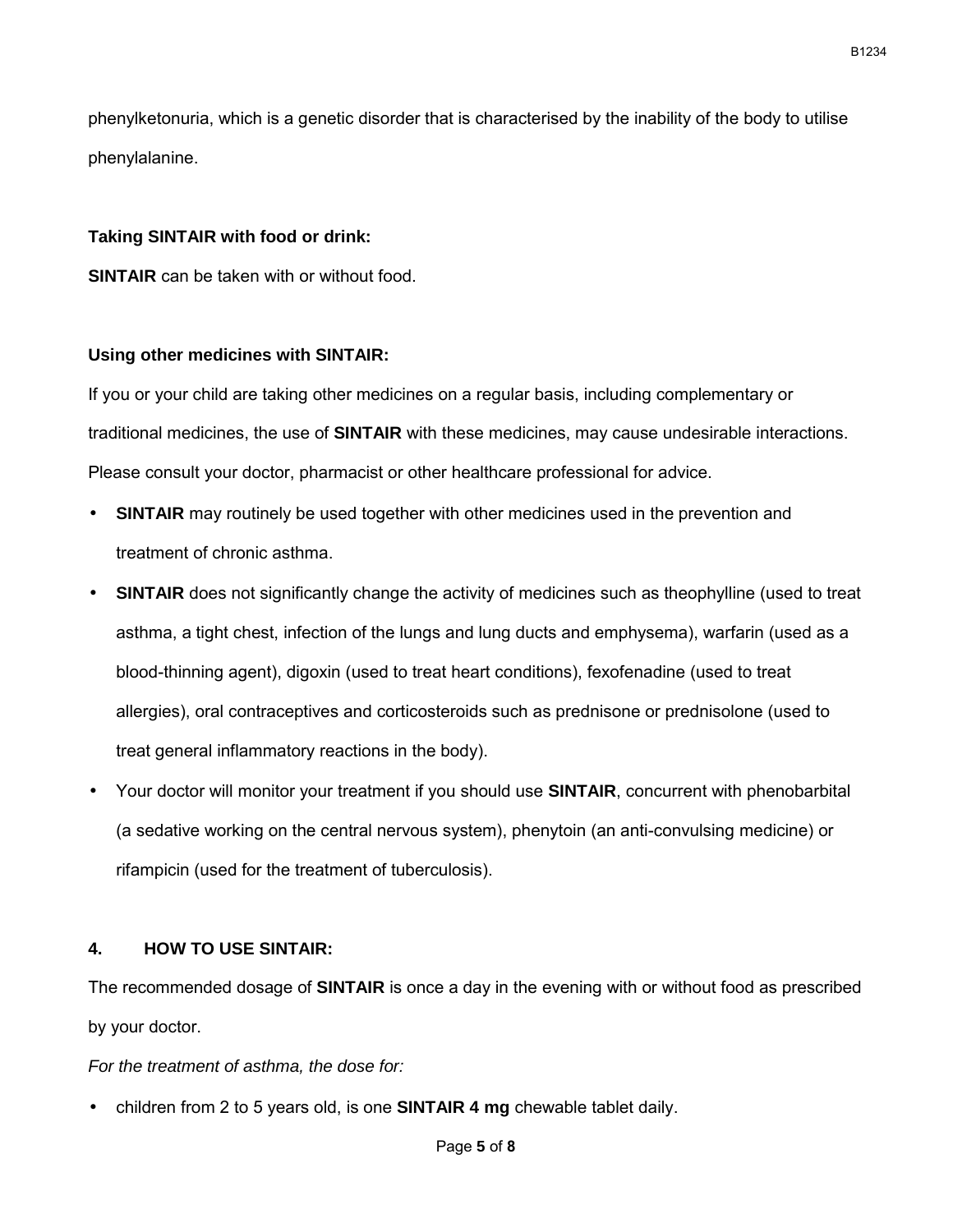- children from 6 to 14 years old is one **SINTAIR 5 mg** chewable tablet daily.
- adults and children from 15 years and older is one **SINTAIR 10 mg** tablet daily.

If you have the impression that the effect of **SINTAIR** is too strong or too weak, talk to your doctor or pharmacist.

It is important to continue taking **SINTAIR** for as long as your doctor prescribes it in order to maintain control of your or your child's asthma.

Do not share **SINTAIR** with any other person, even if their symptoms are the same as yours. If you have any questions about the proper dose or usage of **SINTAIR**, ask your doctor.

#### **If you or your child take more SINTAIR than you should:**

Symptoms of an overdose may include, headache, vomiting, stomach pain, excessive (abnormal) movement, dilation of the pupil of the eyes, inability to sleep and thirst. In case of an accidental or intentional overdose contact your doctor or pharmacist as soon as possible. If neither is available, seek help at the nearest hospital or poison control centre. Take this leaflet and any remaining tablets with you, so that the doctor knows what you have taken.

#### **If you or your child forgets to take SINTAIR:**

Take the missed dose as soon as you remember. If it is almost time for your next dose, skip the missed dose and take the medicine at the next regularly scheduled time. Do not take a double dose to make up the missed dose.

#### **5. POSSIBLE SIDE-EFFECTS:**

**Not all side-effects reported for this medicine are included in this leaflet. Should your general health worsen while taking SINTAIR, please consult your doctor, pharmacist or other health care professional for advice.**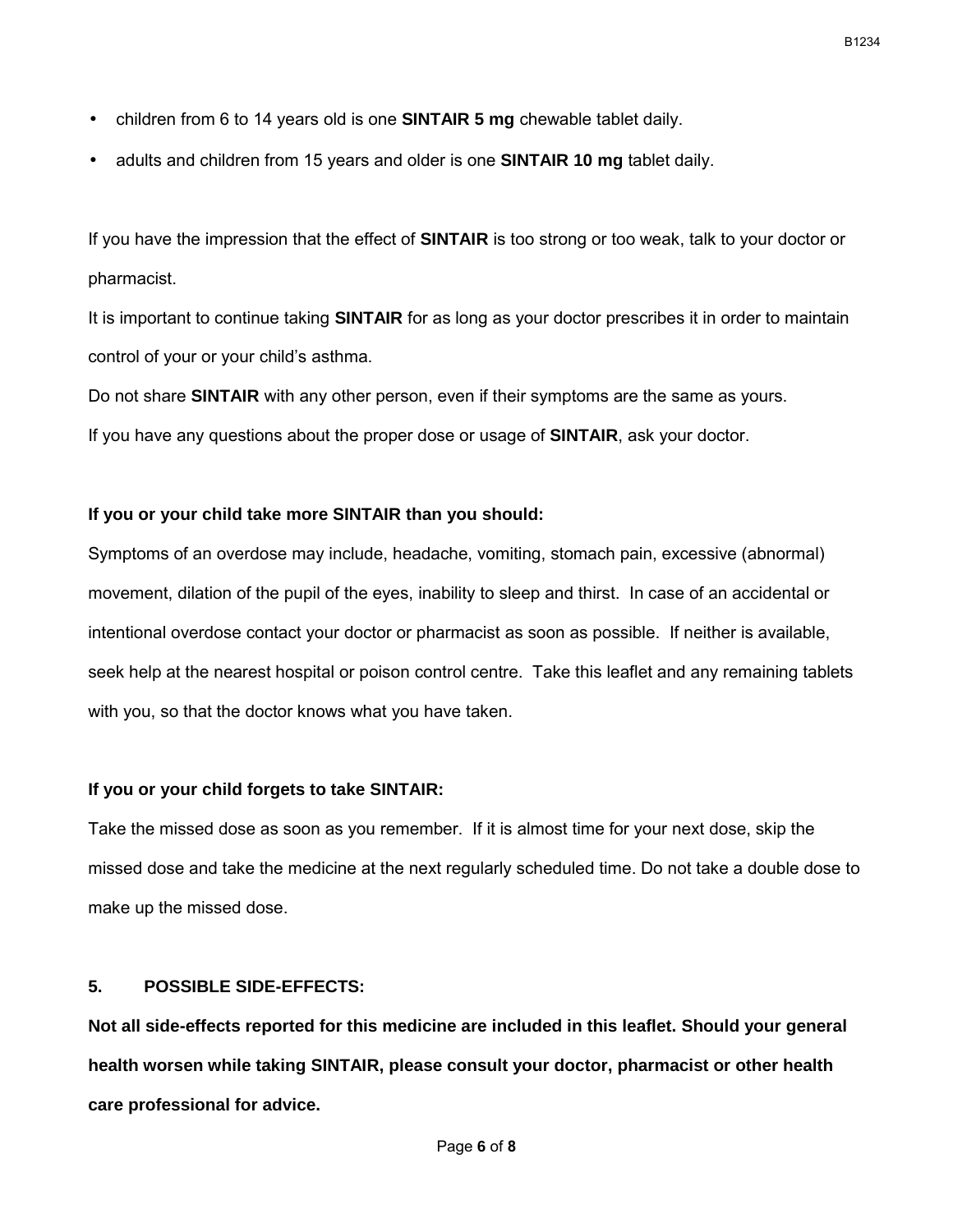# *Check with your doctor if any of the following side-effects continue or are bothersome which may occur frequently:*

 Skin rashes or skin lesions, headache, dizziness, sleeplessness, feeling unbalanced / spinning head, stuffy nose, coughing, flu, indigestion, stomach flu, stomach pain, tooth ache, runny stomach, thirst, pus in your urine, lack of strength / weakness, tiredness and a experiencing stress (trauma).

# *Check with your doctor if the following side-effect continue or is bothersome which may occur less frequent:*

Liver disease

# *The following rare side-effects have been reported and may occur:*

 Increased tendency of bleeding, abnormal dreams, hearing and seeing things, feeling of irritable, aggressive, anxious or depressed, sleeplessness, restlessness, experiencing thoughts of suicide, experiencing sensations of tingling, burning, pricking, or numbness, experiencing sensations of reduced sense of touch, drowsiness, convulsions, nose bleeding, nausea, vomiting, runny stomach, indigestion, itching, skin hives, bruising of the skin, bone aches, muscle aches, muscle cramps and allergic reactions including, itching, swelling, skin rashes.

# **6. STORAGE AND DISPOSAL OF SINTAIR:**

- Store at or below  $25^{\circ}$ C.
- Keep in outer carton until required for use.
- Protect from moisture and light.
- **KEEP ALL MEDICINES OUT OF REACH AND SIGHT OF CHILDREN.**
- Do not use after the expiry date printed on the label or carton.
- Return all unused medicine to your pharmacist.